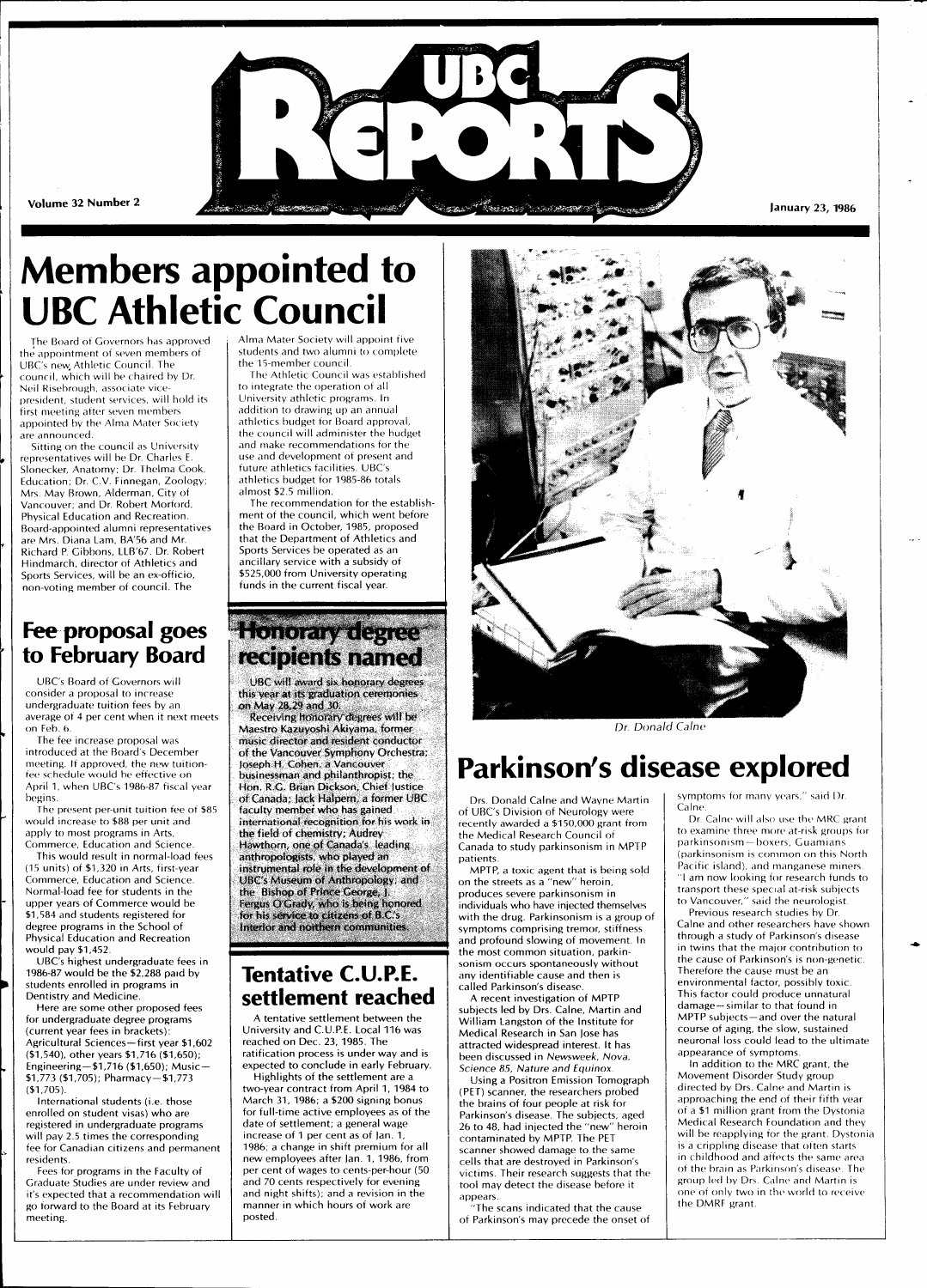

Prof. Cyril Finnegan, former dean of the Faculty of Science, has re-entered the administrative life of UBC. He is currently serving as acting associate vice-president academic while Prof. R.D. "Don" Russell is on leave of absence in Australia.

 $\ddot{\phantom{a}}$ 

Four UBC students who have combined high academic standing with qualities of leadership and service have been named the winners of annual awards with an total value of \$11,000.

The winners of UBC's top scholarship awards for 1985-86 are:

**Alison Hoens,** now in her final year of undergraduate studies in Rehabilitation Medicine, winner of the \$4,500 Sherwood Lett Memorial Scholarship;

**Gregory S. Yen,** a student in the Faculty of Commerce, where he plans to specialize in accounting, winner of the \$3,000 Amy E. Sauder Scholarship;

**Jane Little,** now in her final year of undergraduate studies in the School of Family and Nutritional Sciences, winner of the \$2,000 Harry Logan Memorial Scholarship; and

**Don Holubitsky, currently a student** in Law and one of two students who serve on UBC's Board of Governors, winner of the \$1,500 Jean Craig Smith Scholarship.

Alison Hoens, a graduate of McGee secondary school in Vancouver, has combined an outstanding academic record with a wide range of activities as a photographer and as a participant in athletics on and off the campus.

She is a former head photographer for The Ubyssey and was publications photographer for the UBC Athletic Department. As an athlete, she competed for nine years in the B.C. Women's Soccer Association and is currently a member of UBC's Varsity Women's Field Hockey Team.

Gregory Yen is a graduate of St. George's School in Vancouver, where he led his class four years in a row. He is an accomplished pianist who narrowly missed obtaining the highest mark in Canada the year he wrote the ARTC piano exam. He also plays the clarinet and alto and baritone saxophones and is a member of a Vancouver singing group called the Norman Madrigal Singers.

He has been active in student activities in the Faculty of Commerce and has served on the executive of the Commerce Undergraduate Society. Last summer, in addition to operating a painting business.under the Student Venture Loan program, he was a member of a group of students who carried out a calendar project entitled "The Guys of UBC," which featured male students in various campus settings.

Jane Little, a graduate of Crofton House School in Vancouver, began her student career at UBC in the Faculty of Science, but switched her degree program to the School of Family and Nutritional Sciences in the Faculty of Arts in 1983.

At UBC, she has been the recipient of a number of scholarship awards, including a Natural Sciences and Engineering Research Council undergraduate summer research award in 1985. She is an active member of a number of student and off-campus clubs and service organizations, is currently training with UBC's women's diving team and continues a long-standing interest in music as a flute and piccolo player.

Don Holubitsky, a graduate of Carson Graham secondary school in North Vancouver, is currently enrolled in Law after having obtained his Bachelor of Science degree with combined honors in biology and chemistry, his Master of Science degree in anatomy and the degree of Doctor of Medicine. He has only to write a thesis to complete the requirements for the Ph.D.

He has been actively involved in student affairs over the years as an executive member of the Graduate Student Association, the Students Council and a large number of other campus organizations associated with student government. As a member of UBC's Board of Governors he participated in the work of the advisory committee to the Board which recommended the appointment of Dr. David Strangway as UBC's tenth president.

**Donald Mosedale,** director of the English Language Institute in .UBC's Centre for Continuing Education, has been named to a B.C. Government Trade Mission to Japan and Korea from Ian. 25 to Feb. 8.

Mr. Mosedale has been named to the mission as the representative of B.C.'s three public universities. The purpose of the mission is to facilitate B.C. post-secondary institutions obtaining English-language training agreements with their counterparts in Japan and Korea and to promote the sale of B.C.-developed courseware in Englishlanguage training.

Also participating in the mission will be the principals of five B.C. community colleges and a representative

of the B.C. Open Learning Institute. The institute Mr. Mosedale directs

provides year-round English-language instruction for students from more than a dozen countries and also stages a number of special programs for English teachers.

The institute is also headquarters for the Pacific Region Orientation Centre, one of five centres funded by the federal Canadian International Development Agency (CIDA) to provide Englishlanguage and orientation programs for individuals coming to Canada to work or study on CIDA-sponsored projects.

 $\star$   $\star$   $\star$ 

**Dr. Keith Dobson** of the Department of Psychology has been elected president of the B.C. Psychological Association for 1986. In this capacity, Dr. Dobson will also serve as provincial representative to the Council of Provincial Associations of Psychology.

**Dr. David Hulchanski** of UBC's School of Community and Regional Planning has been awarded a fellowship by the Japan Society for the Promotion of Science, a semi-governmental organization that invites a small number of foreign scholars to Japan annually as a means of promoting international cooperation in research.

He will be based at Kyoto University this summer to study Japanese housing policy and programs and brief Japanese researchers and officials on Canadian community planning and housing policies.

 $\star$   $\star$ 

Several graduates of UBC's Department of Creative Writing have recently been honored with literary prizes and awards. **Dennis Foon,** artistic director of Vancouver's Green Thumb Theatre, has won a British Theatre Association Award as best playwright for young people's theatre. Graduates **Robert Brinkhurst** and **Andrew Wreggit** won CBC literary prizes for their poetry submissions, and two novels by **Louise Lemieux** were among seven honorable mentions for the Norma Epstein Award, the University of Toronto's top creative writing award. **Ann Ireland** was the winner of the prestigious Seal First Novel Award.

A UBC graduate student in Education and faculty members in Commerce and Business Administration and Physical Education and Recreation are all scheduled to speak at the World Congress on Education and Technology scheduled for May 22 to 25 in Vancouver.

 $\overline{1}$   $\overline{1}$ 

More than 260 of the world's innovators in the field of educational technology are scheduled to address the congress, which will draw an estimated 10,000 educators, researchers, manufacturers and government representatives from around the world.

The congress is being organized by the B.C. School Trustees Association. The two sites of the congress are the UBC campus and B.C. Place Stadium.

UBC speakers and their topics are: Education graduate student **Colin J. Laine** on "Education Assessment and Career Planning Using Guildford's Structure of Intellect Model"; **Dr. Albert Dexter,** Commerce, on "Acquiring Skills to Manage Technology"; **Dr. Robert Goldstein,** Commerce, on "Using Database Technology Effectively"; and **Dr. Ian Franks,** Physical Education, on "A Systematic Analytical Model of Sport Analysis."

UBC's Library received a Certificate of Recognition in the "Models for Excellence" program held in conjunction with the annual conference of the Pacific Northwest Library Association in Eugene, Oregon.

UBC's entry, prepared by Librarians **Isabel Pitfield** and **Margaret Friesen,**  was The B.C. Post-Secondary Interlibrary Network Manual. The loan network is a resource-sharing system for 24 publicly funded post-secondary libraries in B.C. The manual can be used as a model for any interlihrary loan network.

#### **Grant for SSHRC history awarded**

A member of UBC's Faculty of Education has been awarded a two-year, \$50,000 grant to write a history of the Canadian Social Science Research Council during the period I940-I965. Dr. Donald Fisher of the education

faculty's Department of Social and Educational Studies will sift through documents in the Public Archives of Canada and the files of organizations such as the Canada Council, the National Research Council and a host of social science organizations in order to

# **Scientists clone enzymes**

A team of 15 UBC molecular geneticists have solved a major scientific problem that will allow conversion of renewable wastes into high value products.

Their starting material is cellulose, a principle component of wood slash, sawdust and straw—waste products of the forest and grain industries.

The end result would be such products as liquid fuels, fertilizers, plastics and synthetic rubber.

Their five years of work was the subject of a paper in the Nov. 22, 1985 issue of Science, the official publication of the American Association for the Advancement of Science and one of the most prestigious science publications in the world.

The team, led by Professors Tony Warren, Doug Kilburn and Bob Miller, worked in collaboration with Allexlix Inc. of Toronto. They were supported by research grants from the National Research Council and the Natural Sciences and Engineering Research Council of Canada.

Dr. Warren is a bacterial physiologist in UBC's microbiology department. Dr. Kilburn, acting head of the department, is an expert in fermentation engineering. Dr. Miller is dean of the Faculty of Science.

The team has created a new strain of yeast using cloning and other

techniques of molecular genetics. There are many enzymes in nature that convert cellulose to glucose, a sugar. But they work too slowly to be commercially usable. The scientific significance of the team's work is that they successfully selected the right gene out of thousands possible and fused the gene with yeast genes.

The new yeast strain carries out a two-step conversion. It not only transforms the cellulose to glucose, but also can ferment the glucose into alcohol. What was previously two distinct reactions is now accomplished by a single, new strain of yeast.

Alcohol can be blended with gasoline at a rate of one part alcohol to nine parts gasoline for use in conventional cars. Environment Canada estimates that Canada could consume about 1,400 million gallons of alcohol for automobile fuel alone. Canada produces enough renewable waste products to manufacture 10 billion gallons of fuel a year.

Other fermentation products from cellulose can easily be used in plastics. Once again, ever-decreasing petroleum reserves are the current source of plastics.

The team has a achieved a goal sought by biotechnologists for some time. They cloned their first enzyme four years ago, in competition with at least three other laboratories in North America. Major competitors in France and England are close behind the UBC team in the effort to develop a commercially-viable industry using the enzymes.

compile material for the history. He also plans to use the papers of UBC's former president, Dr. Norman MacKenzie, in writing the history because of Dr. MacKenzie's key role in the development of the social sciences in Canada during that period.

Dr. Fisher says he feels many long-time members of the UBC faculty might be able to provide valuable leads or information about the early days of social science research in Canada. If you think you can help, call 228-5295.